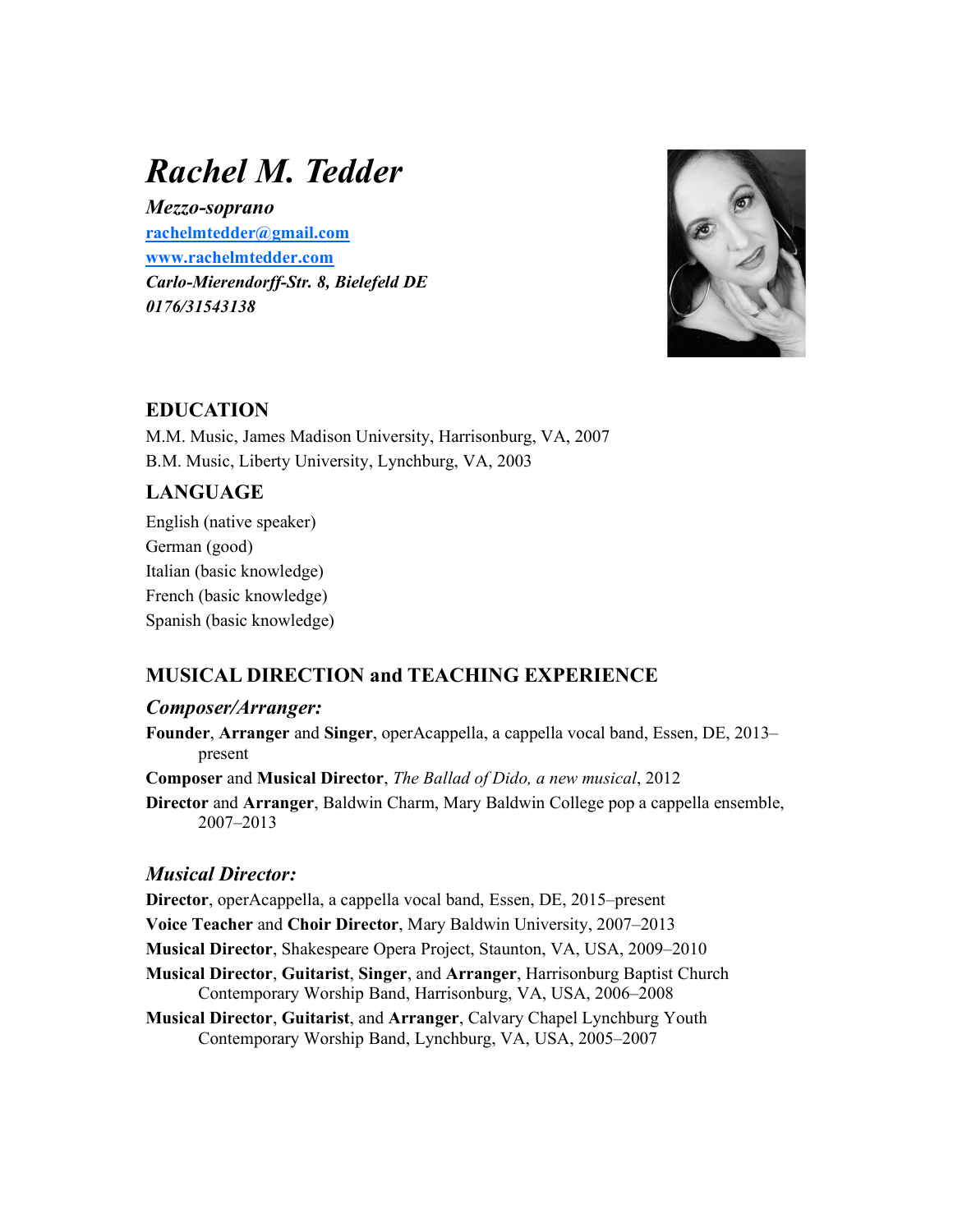#### Teacher:

English Instructor, Bielefeld University, 2018–2019 Freelance English Teacher, Berlitz Language School, Bielefeld, 2013–present Freelance English Teacher, Bielefeld Volkshochschule, 2014–present Freelance English Teacher, Yes Language School, Bielefeld, 2014–present Voice Instructor, Southern Virginia University, Buena Vista, VA, 2008–2013 Instructor, Private lessons in guitar, piano, and voice, Lynchburg Music Center, Harrisonburg, VA, 2003–2004, 2007 Teacher, Children's music classes, Melody Makers, Harrisonburg, VA, USA, 2003–2004

# STAGE EXPERIENCE

#### Musicals:

Elsie, All You Need is Cheese, Urania Theater, Köln, DE, 2019–2020

Mrs. Hudson, Das Sherlock Musical, Urania Theater, Köln, DE, 2019–2021

Ursula, the sea witch, Die kleine Meerjungfrau, Urania Theater, Köln, DE, 2019

Various Roles, Magic of Musicals, S.K. Entertainment and World of Dinner, Gütersloh, DE, 2017–2020

Various Roles, Musical Magics Gala Show, Wittlich, DE, 2016–2018

Dido, The Ballad of Dido, a new musical, Bad Quarto Productions, Staunton, VA and Philadelphia Fringe Festival, PA, 2012

Marguerite, The Scarlet Pimpernel, Four County Players, Barboursville, VA, 2012

Mae, The Pajama Game, Oak Grove Theater, Verona, VA, 2009

Arielle, *In the Beginning*, Mountain View UMC, Lynchburg, VA, 2005

## Plays:

Mak, *The Second Shepherd's Play*, Bad Quarto Productions, Staunton, VA, 2010–2011

- Anita, *Anita Reedmore's Rock and Roll Book Report* (children's theater), Traveling Jones Theater, Charlottesville, VA, 2010–2011
- Petunia Cline, A Murder of Convention (dinner theater), Golden Duck Productions, Staunton, VA, 2010–2011

Janet Bowman, Till Death Do Us Part (dinner theater), Golden Duck Productions, Staunton, VA, 2009–2010

Hermia, A Midsummer Night's Dream, Frontier Shakespeare, Staunton, VA, 2009

Maxine Simon, Sudden Death! (dinner theater), Golden Duck Productions, 2008–2009

Mother/Witch, Hansel and Gretel (children's theater), Golden Duck Productions, 2008

Mockingbird/Grandmother, Little Red Riding Hood (children's theater) Golden Duck Productions, 2008

## Opera/Concert:

Alto Soloist, Rainbow Orchestra Cologne, Christmas Concert, 2018